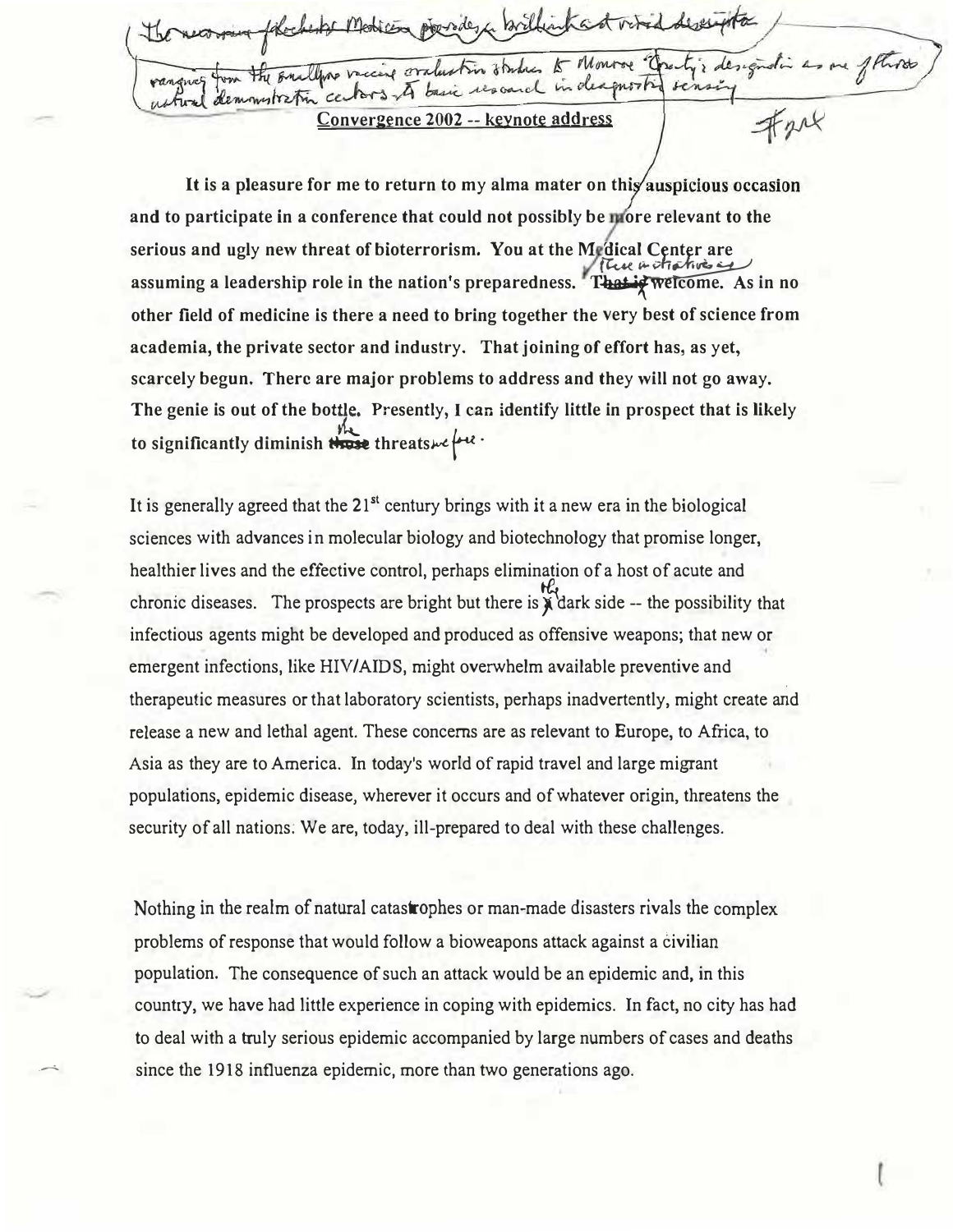Senators Hart and Rudman, chairs of the United States Commission on National Security in the Twenty-first Century, singled out bioweapons as perhaps the greatest threat that the U.S. might face in the next century. Admiral Stansfield Turner pointed out that, besides nuclear weapons, the only other weapons with the capacity to take the nation past the "point of non-recovery" are the biological ones.

## of gidness onallow )

The Dark Winter scenario dramatizes the catastrophic potential of smallpox as a weapon. It is, of course, not the only possible organism that might be used. In 1993, the Office of Technology Assessment estimated that 100 grams of anthrax released upwind of a large American city - the model being Washington, DC - could cause between 130,000 and 3 million deaths, depending on the weather and other variables. This degree of carnage is in the same range as that forecast for a hydrogen bomb. Although there is legitimate concern **as well** about the possible use of chemical weapons, they are far less effective<br>One funded pound for pound and extremely difficult to deploy over large areas.  $\overline{f}$  grams of anthrax can produce as many casualties as a ton of a chemical nerve agent and  $w\epsilon_n$ Krow what

10 gram cer do when sent through The mails.

The insidious manner by which a biological attack would unfold is itself alarming. The fact of an attack using an explosive or chemical weapon would be recognized immediately and resources summoned quickly to deal with the consequences and to begin to remediate the situation. A biological agent would, in all probability, be released clandestinely as an aerosol spray, odorless and invisible, which would drift slowly throughout a building or across a city. Not until days to weeks later would people begin to fall ill; new cases would continue to occur over a period of one to several weeks. Some of those exposed, in all likelihood, would be hundreds of miles away when they develope $\lambda$ . symptoms -- in other cities, in other countries. Thus, the consequence of the attack would extend well beyond the immediate area of release.

why have tout officed weapons not boom used, It is not because it was believed they would not work.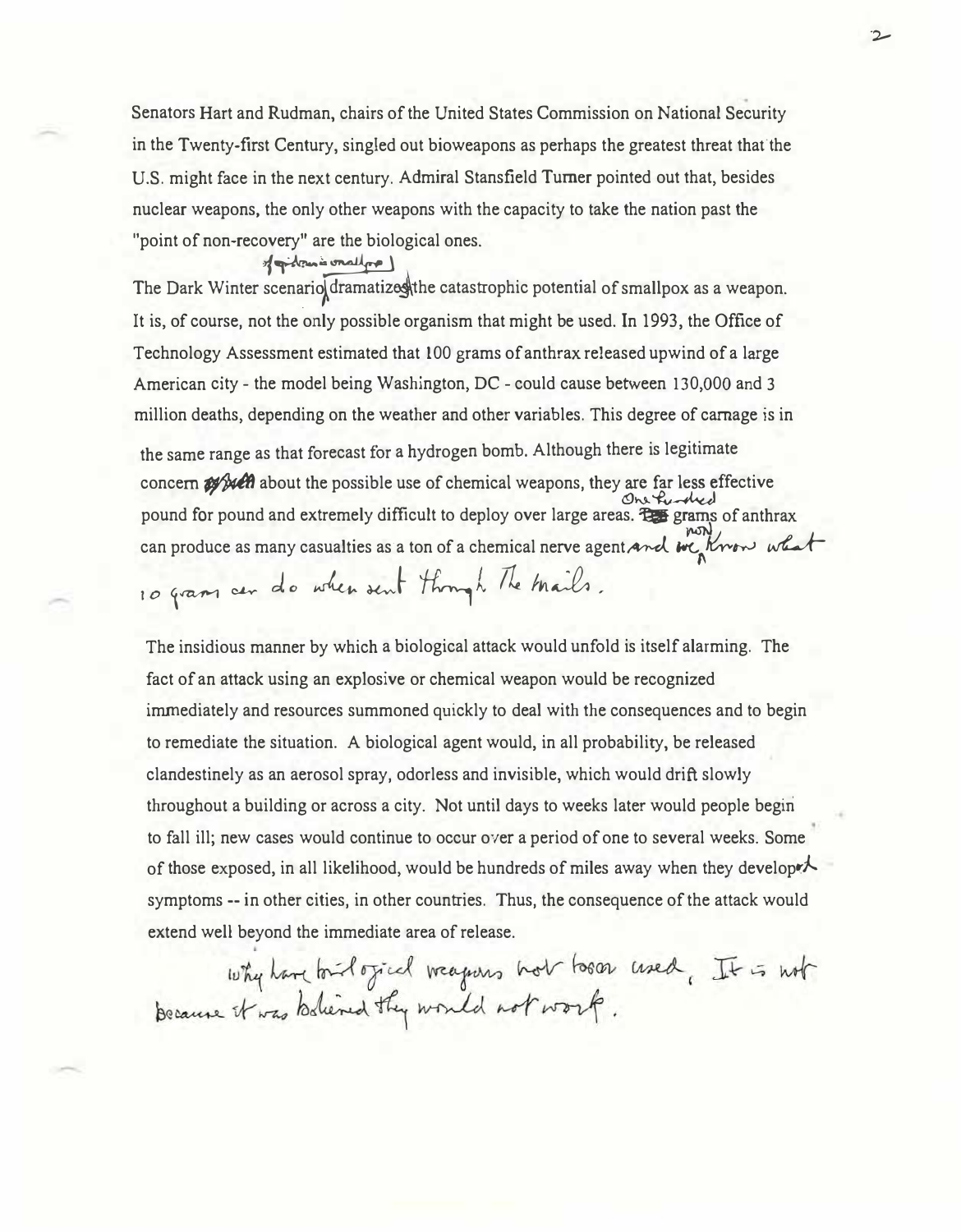. As Gradon Carter has pointed out, the utility of bioweapons  $\frac{1}{2}$ 

been demonstrated by all possible means short of war. By the 1960s, the U.S. knew how to grow and process many microorganisms in a form usable for mass casualty high given weapons. Trials that modeled dispersion of simulant agents as aerosols were conducted in many cities/and scores of tests with live biological agents using animals as targets were performed at the Johnson Atoll from 1963 to 1969. There is now no doubt and there was then no doubt, of the capacity of these weapons to cause widespread casualties. A World Health Organization (WHO) analysis, now 30 years old, supported the belief that biological weapons are strategic, population-destroying weapons. Since then, the technology needed to create and disperse these weapons has advanced significantly,

The year 1972 was a significant one in the history of bioweapons. That year, the Biological Weapons Convention was agreed upon, calling for all signatory countries to cease research on biological weapons and to destroy existing stocks. The Soviet Union and Iraq were both parties to the Convention. The Soviet Union, however, began

immediately to greatly expand and modernize its existing biological weapons program. and to develop genetically engineered pathogens and other organisms that could serve as **A Take Rice Weapons.** A new organization was created called Biopreparat. Ostensibly a civilian operation, it recruited some of the most capable of Russian biologists. At its peak, it employed over  $60,000$  persons. There was also a military program of at least 15,000 people and an agricultural program making crop pathogens that employed 10,000 people. The overall complement of staff was equivalent in size to that of its nuclear· program. Biopreparat's agenda included the manipulation of viruses and micro-organisms to render them capable of surviving delivery on missile warheads; the development of particularly virulent strains of organisms that are resistant to vaccines and antibiotics; the creation of peptides that could alter moods and heart biorhythms; and the manufacture of tons of anthrax, as well as smallpox virus and antibiotic-resistant strains of plague.

Although the Soviet program was of prodigious size and sophistication, the infrastructure that is actually necessary to make a biological weapon is, in fact, comparatively simple and inexpensive, especially compared to that required to make a nuclear weapon. To make one kilogram of plutonium requires 100 tons of uranium ore; a substantial quantity of specialized equipment; and an enormous facility readily visible from the air. *f* 

*3*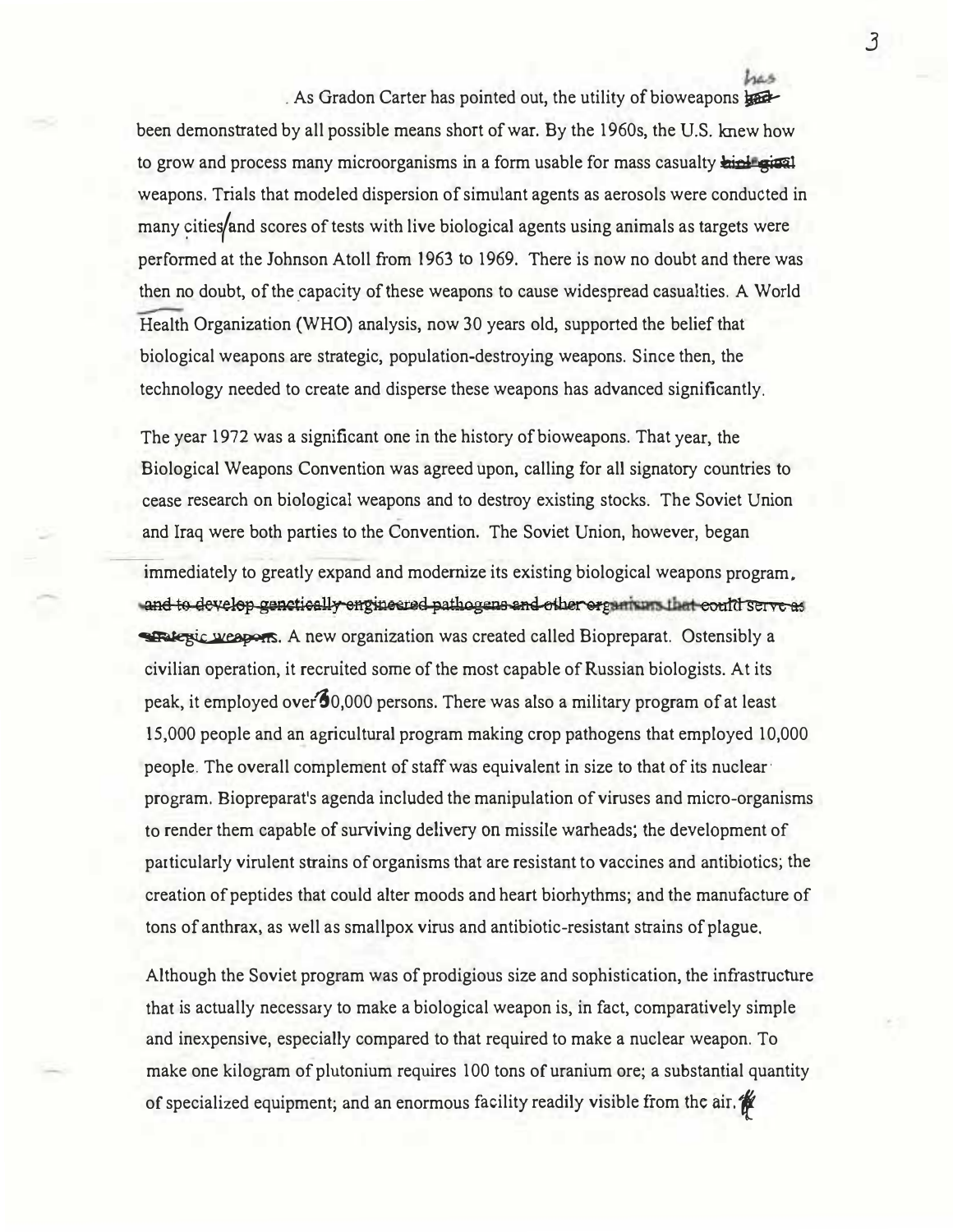biological weapon can be produced with the same equipment one uses to produce an ordinary vaccine; it can be readily housed in a building the size of a two-car garage; nothing on the exterior would identify its use. Moreover, the room and the equipment could be sufficiently cleansed within 24 hours so that no one, on inspection, would be able to determine whether it had been used to make vaccines or biological weapons.

4

The intelligence agencies have estimated that at least a dozen states possess or are actively seeking an offensive biological weapons capacity. Must of these states are those named by the State Department as speakors of terrorism. Expertise for operating these facilities is readily available from now poorly funded laboratories of the Russian biological weapons complex. For these corrects, Mological weapons have a special appeal. They are inexpensive, they occupy little volume, they are readily transportable from place to place and they are capable of being disseminated covertly so that attribution may be impossible.

It is also important to appreciate that the technologies needed to build biological weapons are available in the open literature and on the Internet. This is not knowledge that is limited to a few hundred scientists isolated in a laboratory in the western desert. There are many scientists who have this knowledge and are capable of putting together a biological шезреп

A key reason for being concerned about biological weapons is the remarkable progress now being made in biotechnology and genomics research.

Indeed, it is generally acknowledged that the life sciences will be the most important technology of this confury.

But, as the understanding of molecular biology increases and as we develop the ability to manipulate cellular processes, we are also creating the tools and knowledge for building more powerful and more diverse weapons. When we discover why a particular virus or bacteria is especially virulent or why it has become resistant to antibiotics, we create an opening for building a new drug or a new vaccine. At the same time, we facilitate the creation of tools needed to build more virulent weapons.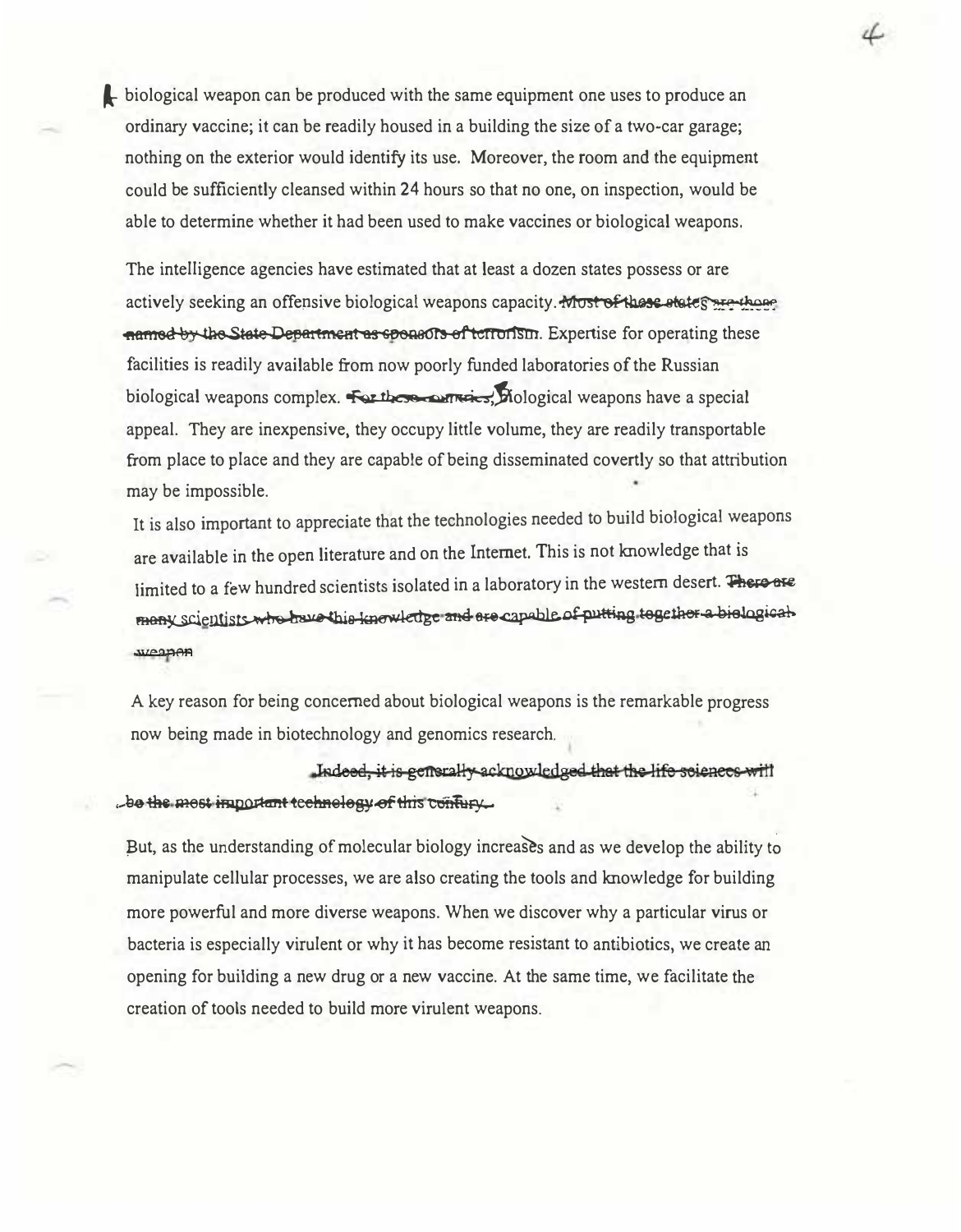It is difficult to imagine how the public might respond in today's world to a fast-moving lethal epidemic. In recent decades, there have been few such epidemics in industrialized cities. One of the more recent occurred in India in 1994. Plague broke out in the diamond-polishing district of Surat. It was reported by the media as a deadly, mysterious fever, possibly plague. Within hours, panic reigned. People began streaming from the city. Many in the medical community were among the first to leave. Eventually half a million fled, leaving the city a ghost town. It is estimated that India lost some two billion dollars in lost trade, embargoes, and production as a consequence of this outbreak. How many actually died of plague is still not clear but the total was not more than 50.

Epidemics have the potential to spread internationally as we have observed with the HIV/AIDS epidemic. The disease is contagious but it is not easily transmitted from one person to another. Nevertheless, it spread across the globe and is changing the population demographics in some African countries to a degree comparable to that caused by the Black Death of the 1300s, which killed a third of the European population.

Adaresing the Road

Beginning in 1995, when the first Presidential Decision Directive was issued, preparations to respond to terrorism focussed almost exclusively on training and equipping "first response" teams to counter the effects of a nuclear or conventional explosive device or a chemical attack. Training programs in 120 cities were targeted to include police, fire and emergency rescue personnel in a "lights and sirens" type of response and special full-time units of the National Guard were constituted whose function is not clear but certainly have little to do with bioterrorism.

Not for several years was there a beginning comprehension that the consequences of use of a biological weapon would be an epidemic and that those first detecting its presence and those primarily responsible for controlling the disease would be public health personnel and physicians. Accordingly, in most cities, public health, medical and hospital personnel were not included either in planning or training. Finally, in FY99, significant funds began to be made available to the Department of Health and Human Services, primarily the Centers for Disease Centrol (CDC), whose traditional responsibility, with state and local health departments, has been the surveillance and control of infectious diseases. Some wears ago an Office dealing with Bioterrorism was established at CDC; modest funds began to be made available to the states for development of programs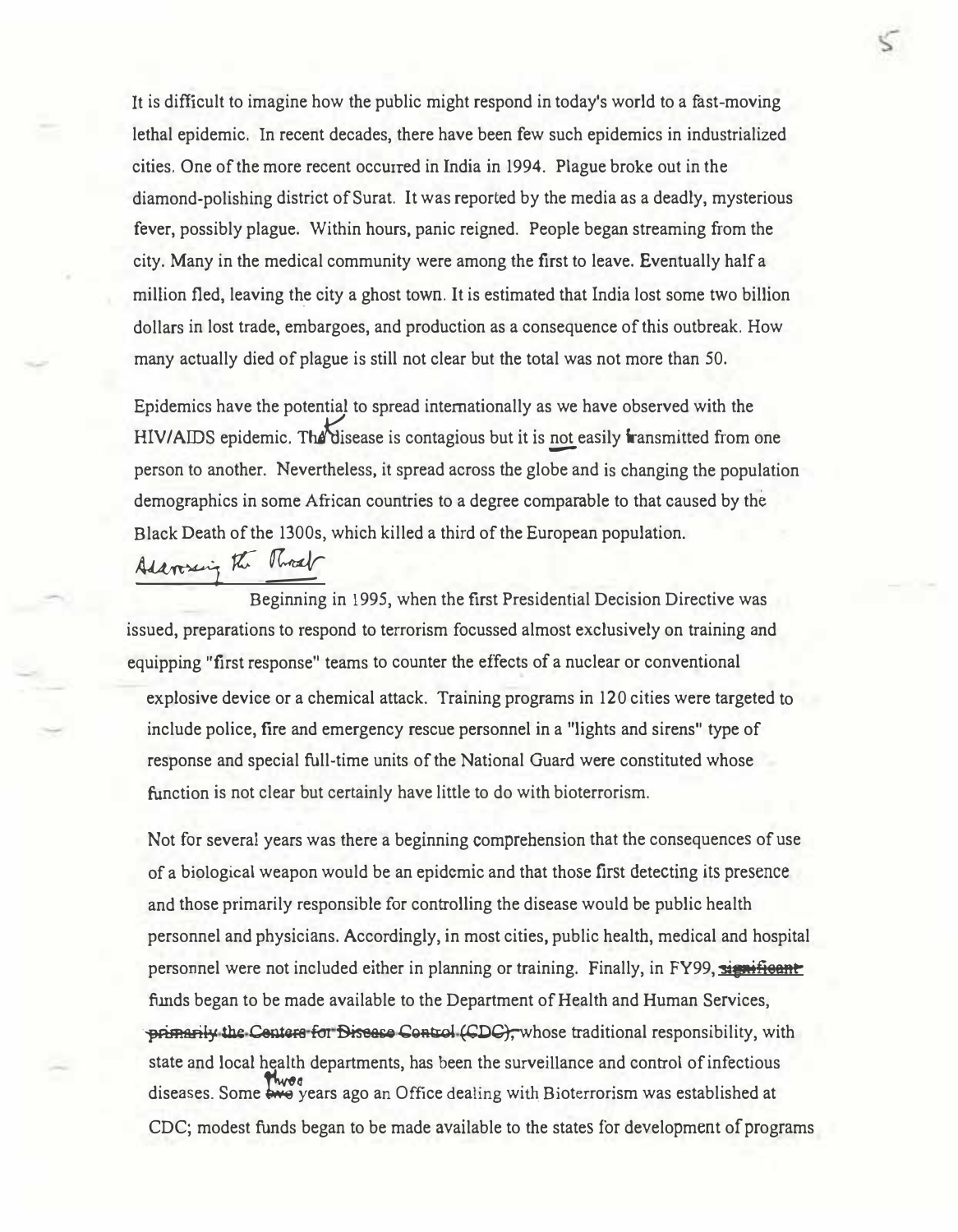On January 10, this year, funds for a major new initiative were appropriated by the Congress -- in all some \$3 billion for the Department of Health and Human Services, a ten fold increase over the amount made available only one year before. The funds had will been identified by the Congress for a variety of different initiatives by the different Agencies and Centers of the Department. Secretary Thompson was concerned both about coordination of activities as well as the likely duplication of effort. Indeed, even after 3 years of comparatively modest funding, a host of programs had already sprung up. You should know that in a bureaucracy, whenever funds are appropriated for a new program, many offices and programs discover that they have a role to play that is vitally important to the new initiative and who are deeply concerned that they receive additional funds to discharge that responsibility. Thus, there was interest and appeals by special offices concerned with women's health, minority health, Indian affairs, alcoholism, drug abuse, ingrown toenails, sports medicine and who knows what others. Thus, he decided to create a new Office of Public Health Preparedness and prevailed upon me to be its first Director. He assigned to the Office the full \$3 billion with instructions to release the funds only when we were satisfied that there was direction, coordination and accountability. I can only say that since January 10, we have been extremely busy.

Concern about The "second shoe" - need to be better propered. Durain to distribute # 1 billion to stelles Nouvelly 3 - it monthes - 3 wakes. Use to 2 Want plans by 16 Af Itons: State and local local public Teat A management and inf di 2) Link K Evergoncy rooms. 3) Build out laboratory expactly - 100 labs able to diagnone the a) Rogional planning for hospitals - surge capity of 50 beds.<br>5) Plan for rapid commemt - mode destribution of anti-motion Vacances and anti motion. Two requirements of grantest concern - sully , enthus.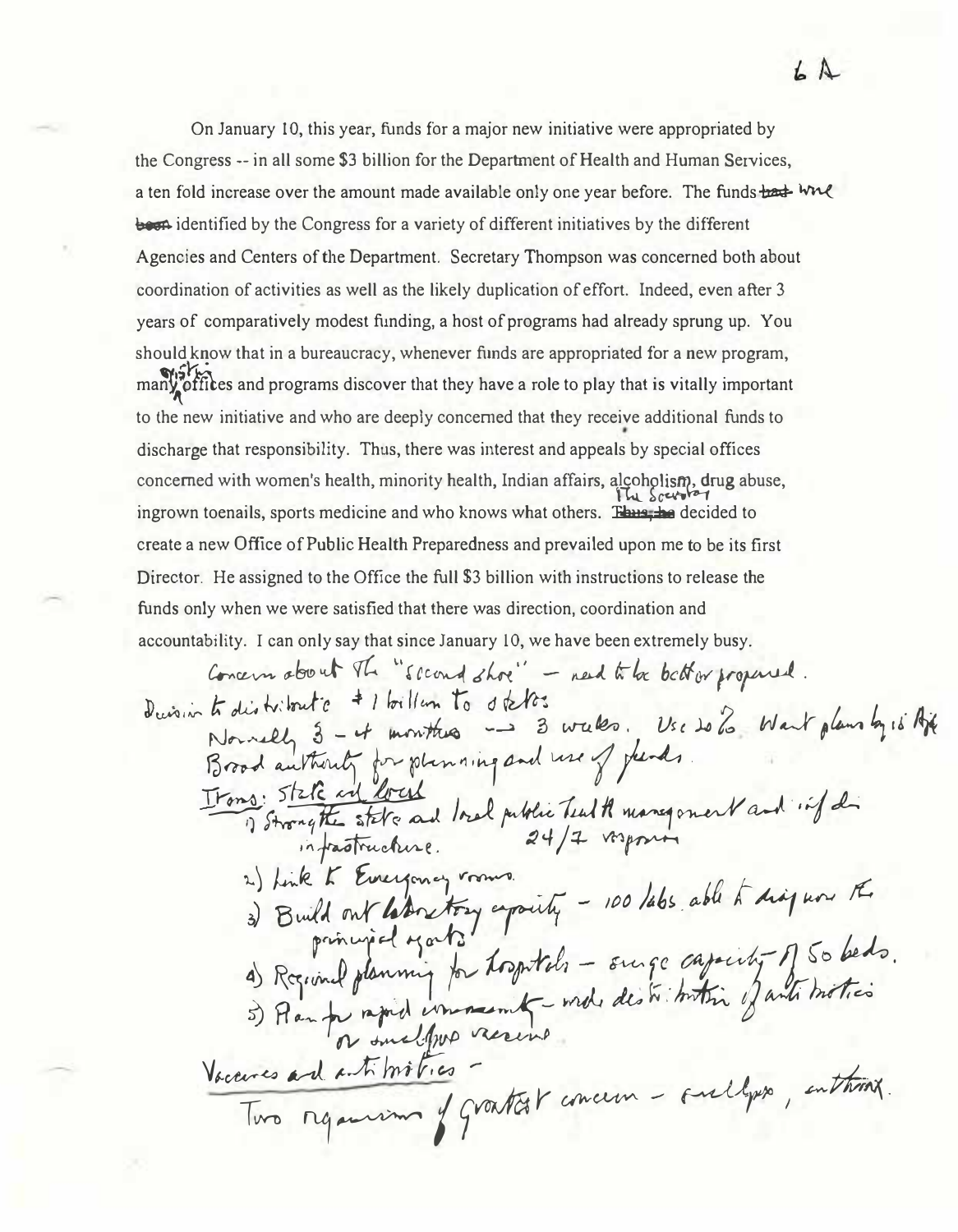Sullywe vaccine - 91000 doses on Sept. 15<br>Now t.c. viccine - 210 millin by ond December<br>Now t.c. viccine - 210 millin by ond December<br>Antibodotion - 12 mich prebes.<br>Educational mitritivies

60

Posesich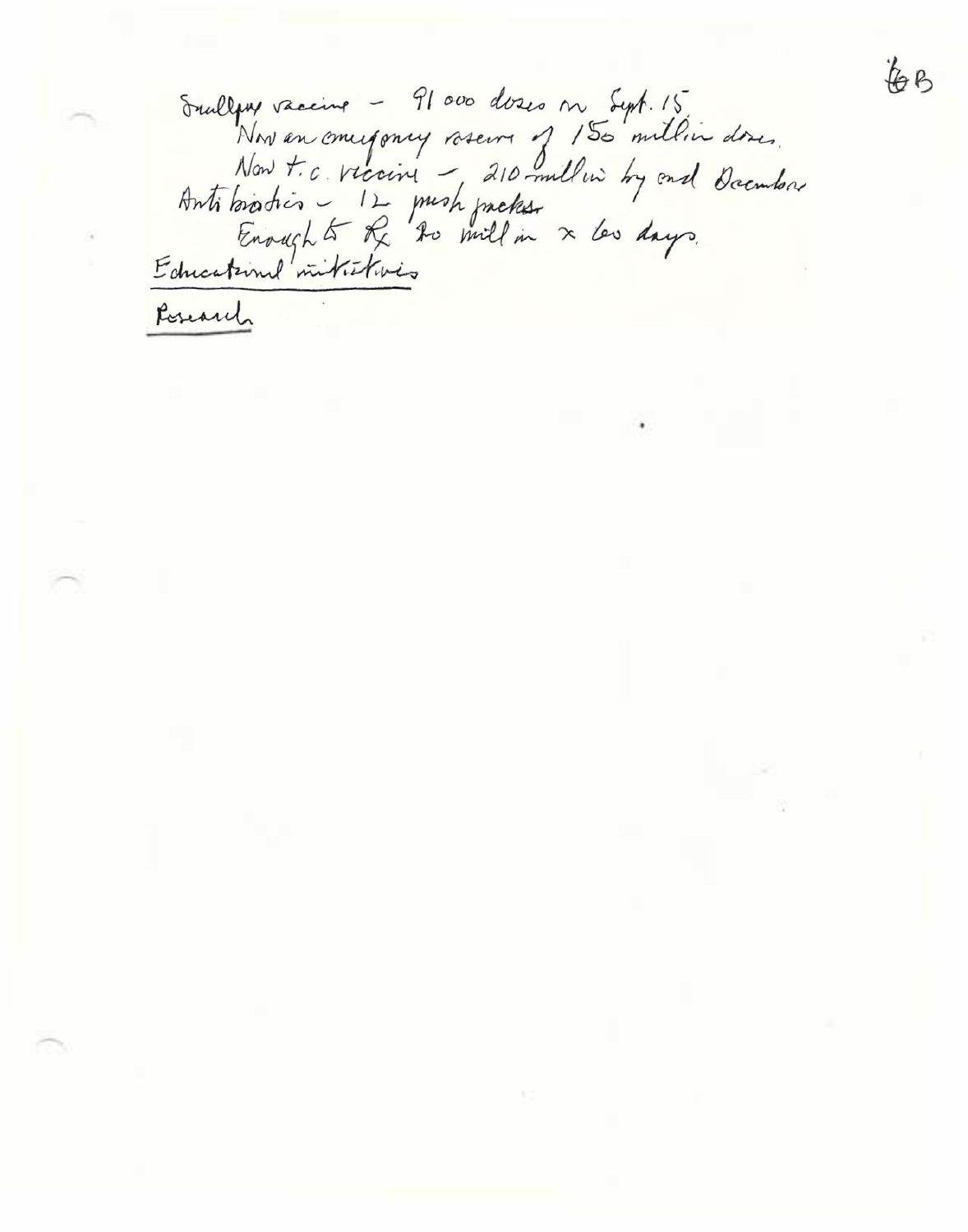Most important is the need to mount a robust research and development program.<br>This will be  $\mathbb{Z}$ y primary area of responsibility as Principal Adviser to the Secretary. We must engage the genius of the universities, the pharmaceutical firms and the biotechnology companies in meaningful research efforts -- and I underline the word meaningful.. Unfortunately, there are a great many research and development projects that **the failed** to identify actual needs. Thus, we are steadily bombarded with prototypes and proposals for any number of "solutions" for supposed needs that really are not. What many have not appreciated is that the bioscience community has no substantial history of engagement with defense projects and, by and large, they have not been eager to work with government in this field. Expertise in the academic world is singularly deficient as the diseases of greatest concern are unknown or virtually so in this country and present public health staff have almost no experience in dealing with epidemics.

The budget this year provides only limited funds for research in the area of bioterrorism but the President's budget for next year calls for an increase of \$1.5 billion. The National Institute of Allergy and Infectious Diseases will administer most of this money. In the course of a meeting last February, they take out a research agenday as follows:

- 1. Better Understanding of the Biology Of the Microse to better understand the microbial components that define the pathogen's life cycle and the processes critical to initiating infection or influencing disease severity. Comparative genemies will be a particularly important part of the effect.
- 2. Studies of host responses to define pathogen-triggered protective and deleterious immune responses; to develop new immuno-stimulatory agents; to better undestand pathogen-specific immuno-regulation.
- 3. New and improved vaccines especially for anthrax and smallpox
- 4. A broader, more robust arsenal of anti-infective agents, including monoclonal antibodies against critical virulence factors